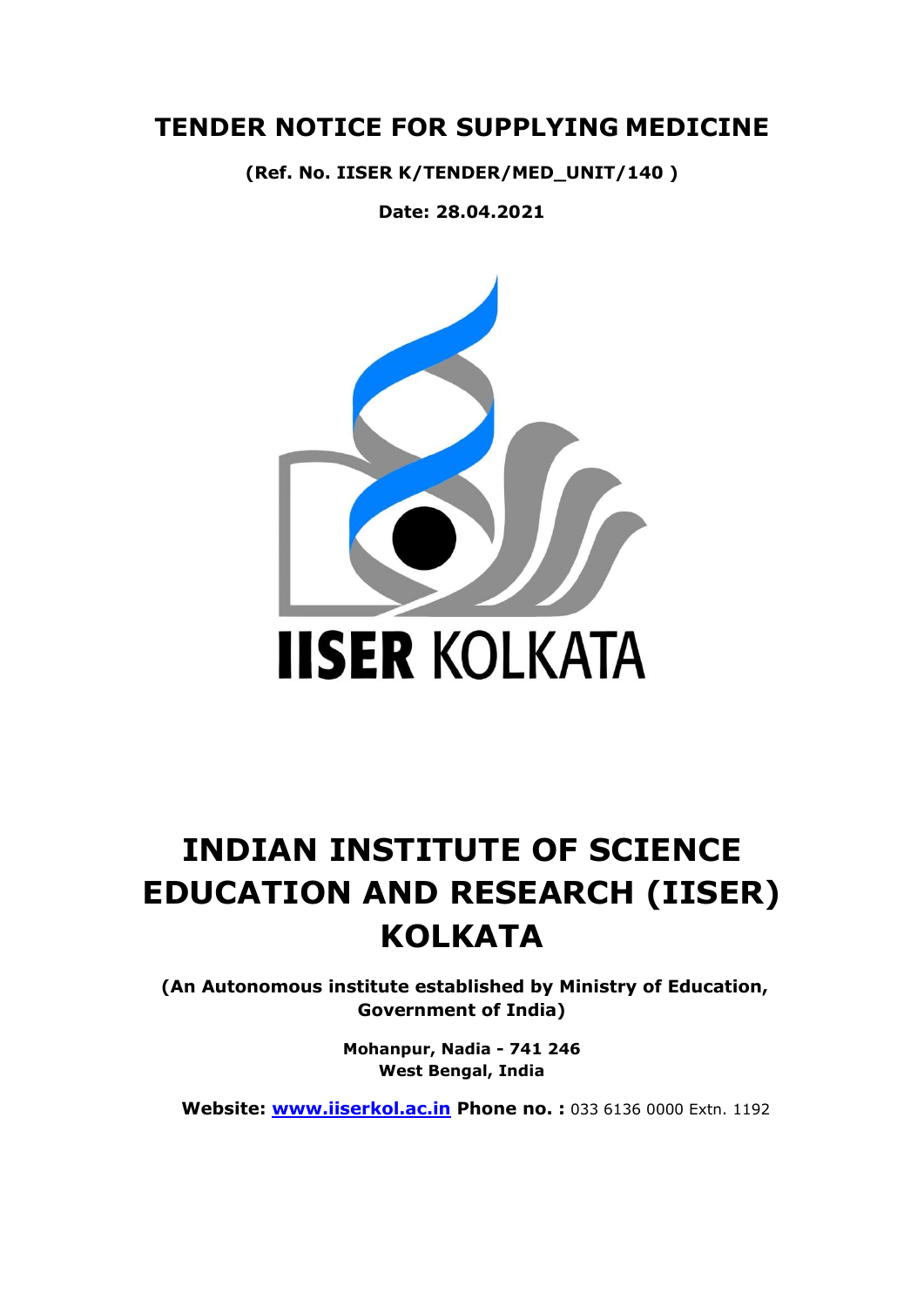# **Important Dates**

| SI.<br>No. | <b>Particulars</b>            | <b>Date</b> |
|------------|-------------------------------|-------------|
| 01.        | Date of bid circulation       | 28.04.2021  |
| 02.        | Date of Pre-Bid meeting       | 04.05.2021  |
| 03.        | Last date of bid submission   | 13.05.2021  |
| 04.        | Date of Technical Bid opening | 17.05.2021  |
| 05.        | Date of Financial Bid opening | 18.05.2021  |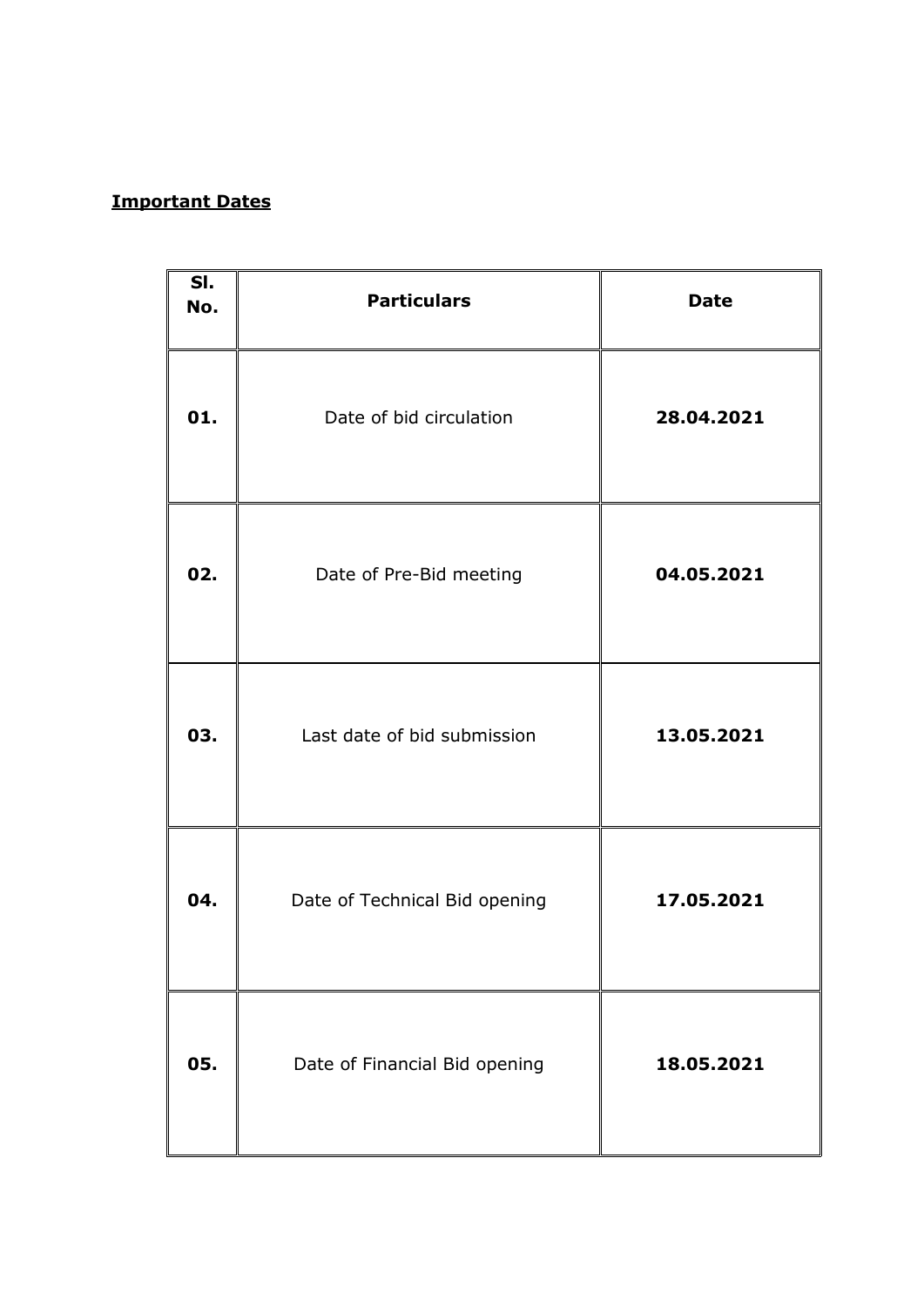# **Introduction**

IISER Kolkata (Indian Institute of Science Education and Research (IISER) Kolkata) is an autonomous institution for higher education, governs under Ministry of Education, GoI. It's campus is situated at Mohanpur, Nadia (West Bengal). Institute is residential and around 1800 students reside in campus hostel. It has residential quarters inside campus for employees.

Institute is having its' own Medical Unit for primary health support. Medical Unit is managed by two permanent doctors, two visiting doctors and empanelled specialists (Ortho, Medicine and Eye) for consultation. Prescribed medicines (covered under CGHS) by above all doctors are supplied by Institute's Medical Unit by procuring from local pharmacies.

There is a need of medicine, medical items and equipments supplier arises to facilitate health care facilities properly to its' beneficiaries.

### **Requirement**

- (1) Pharmacy to supply or make available all categories of quality medicines, medical items prescribed by above mentioned doctors.
- (2) As Medical Unit follows OPD hours and doctors are available during that period, supplier to remain available in that period to ensure availability of prescribed medicines.
- (3) Medicines which are sometimes not readily available, supplier to make sure that patient to get same within stipulated period.
- (4) As Medical Unit keep emergency medicines in stock for use in non-OPD hours, supplier should have to keep in stock of such medicines at Medical Unit.

#### **Scope of contract**

The average turnover per month for such medicine, medical items and equipments supply in the year of 2019 (Non COVID Period) was Rs. 75,500.00(approx.) and in the year of 2020 (COVID Period) was Rs. 51,500(approx.)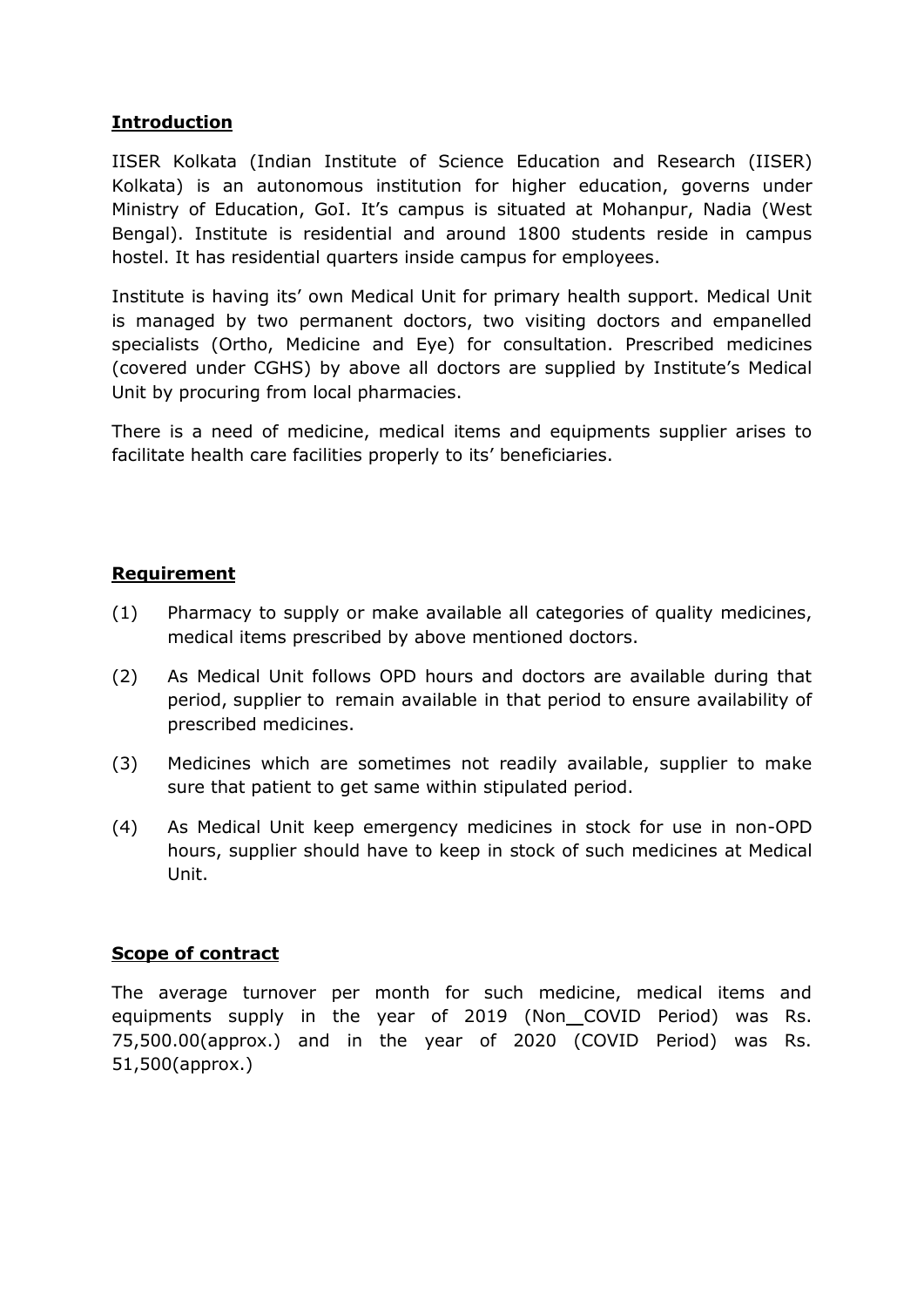### **Selection of vender through Rate Contract**

This is a Rate contract Bid, the rate of which will be valid for a period of one year from the date of finalization of rate contract. The approx. quantity requirement is mentioned in the "scope of contract" section, which may increase or decrease based on the actual requirement time to time. The bidders are expected to quote their best rates of discounts for the items.

The rate contract will be based on the discount offered on the actual MRP (including all taxes and fixed by the manufacturer) of products by the medicine supplying agencies.

All the technically qualified participants will be allowed to be evaluated for financial bid. Following the submitted financial bid the agency who will offer the maximum discount on actual MRP (including all taxes and fixed by the manufacturer) of the medicines, will be awarded the contract for supplying medicine and other medical items as and when required. After that a panel of three agencies among the rest, will be prepared based on the discount offering table (where the maximum discount offering agency will be given the priority).

If the agency who will get the contract for supplying, fails to supply a product at any point of time during the contract then according to the panel agencies may be offered to supply the same following the discount offered in the contract and finalized in the financial bid.

The bidders can't withdraw their bid after opening of technical bid, within the minimum bid validity period of 365 days. Withdrawal or non-compliance of agreed terms and conditions will lead to invoking of penal provisions, forfeiting security deposit and may also lead to blacklisting.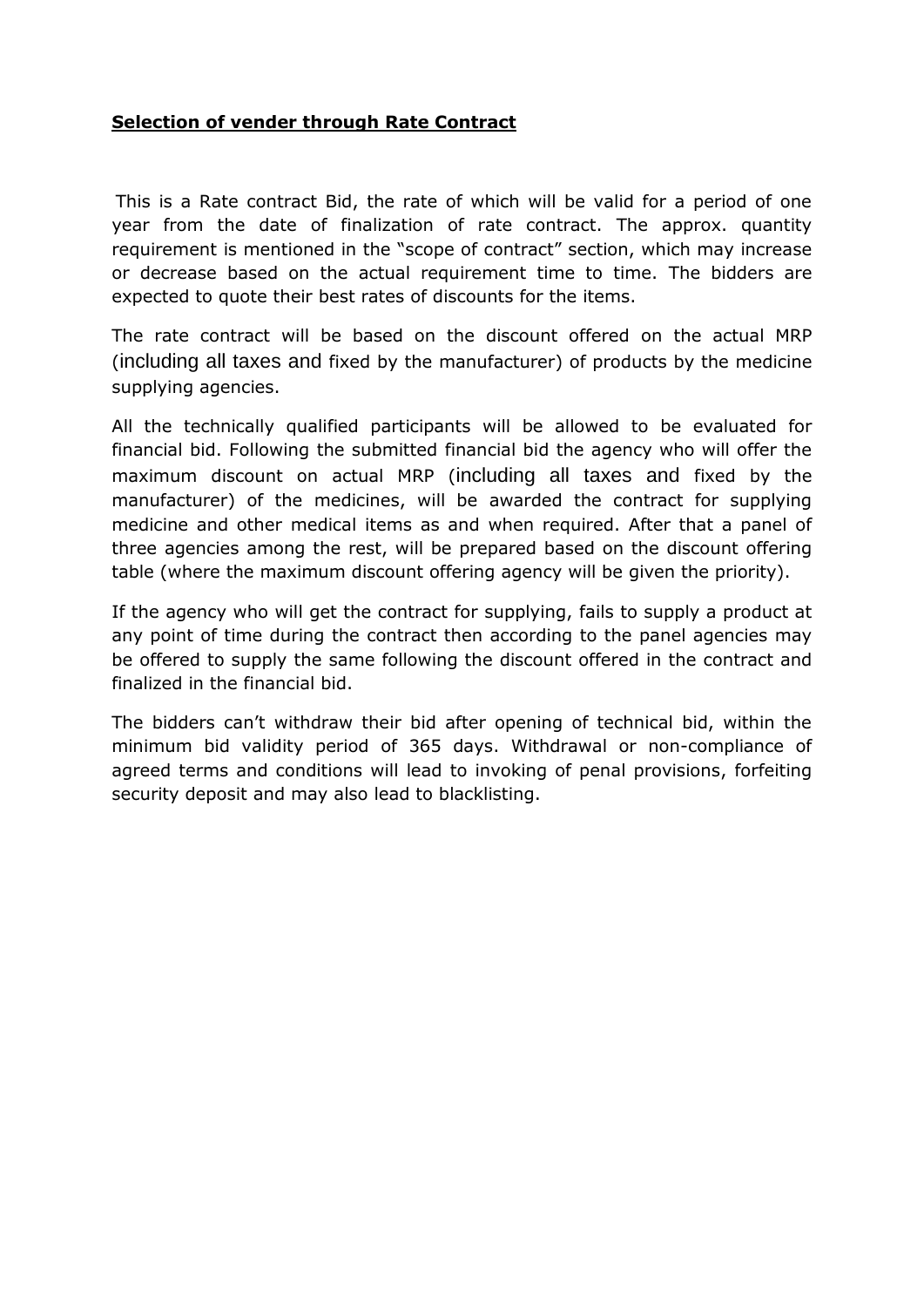#### **Process of participation in bidding**

The bidder intending to participate in the bid is required to visit IISER Kolkata website tender module. Link for the same is given below:

*<https://www.iiserkol.ac.in/web/en/announcements/tender/>*

It will be a two bid system, consisting of - i) Technical bid ii) Financial bid. The applicants will have to submit both the technical bid (with all supporting documents) and the financial bid.

Where the technical bid will be consisting of the company profile along with all supporting documents. In the financial bid, the medicine supplying agencies will have to mention the discount, which they will wish to offer the Institute on the actual MRP (including all taxes and fixed by the manufacturer) of medicines.

After the technical evaluation of the applications, only the technically qualified agencies will be allowed to be evaluated for financial bid.

The bidder can undertake the necessary preparatory work off-line and then the same along with all supporting documents should be sent in two separate sealed envelopes to the Institute before the closing date **(13.05.2021)** of bid submission. The envelope should be super scribed as below:

#### **TECHNICAL BID FOR RATE CONTRACT OF SUPPLYING MEDICINE REF. NO. IISER K/TENDER/MED\_UNIT/140 DATE: 28.04.2021**

FROM,

.................................. ..................................

**TO, THE MEDICAL OFFICER IISER KOLKATA MOHONPUR, NADIA – 741246 WEST BENGAL, INDIA**

# **FINANCIAL BID FOR RATE CONTRACT OF SUPPLYING MEDICINE REF. NO. IISER K/TENDER/MED\_UNIT/140 DATE: 28.04.2021**

FROM,

..................................

..................................

**TO, THE MEDICAL OFFICER IISER KOLKATA MOHONPUR, NADIA – 741246 WEST BENGAL, INDIA**

*Note: No price information to be furnished in the Technical bid.*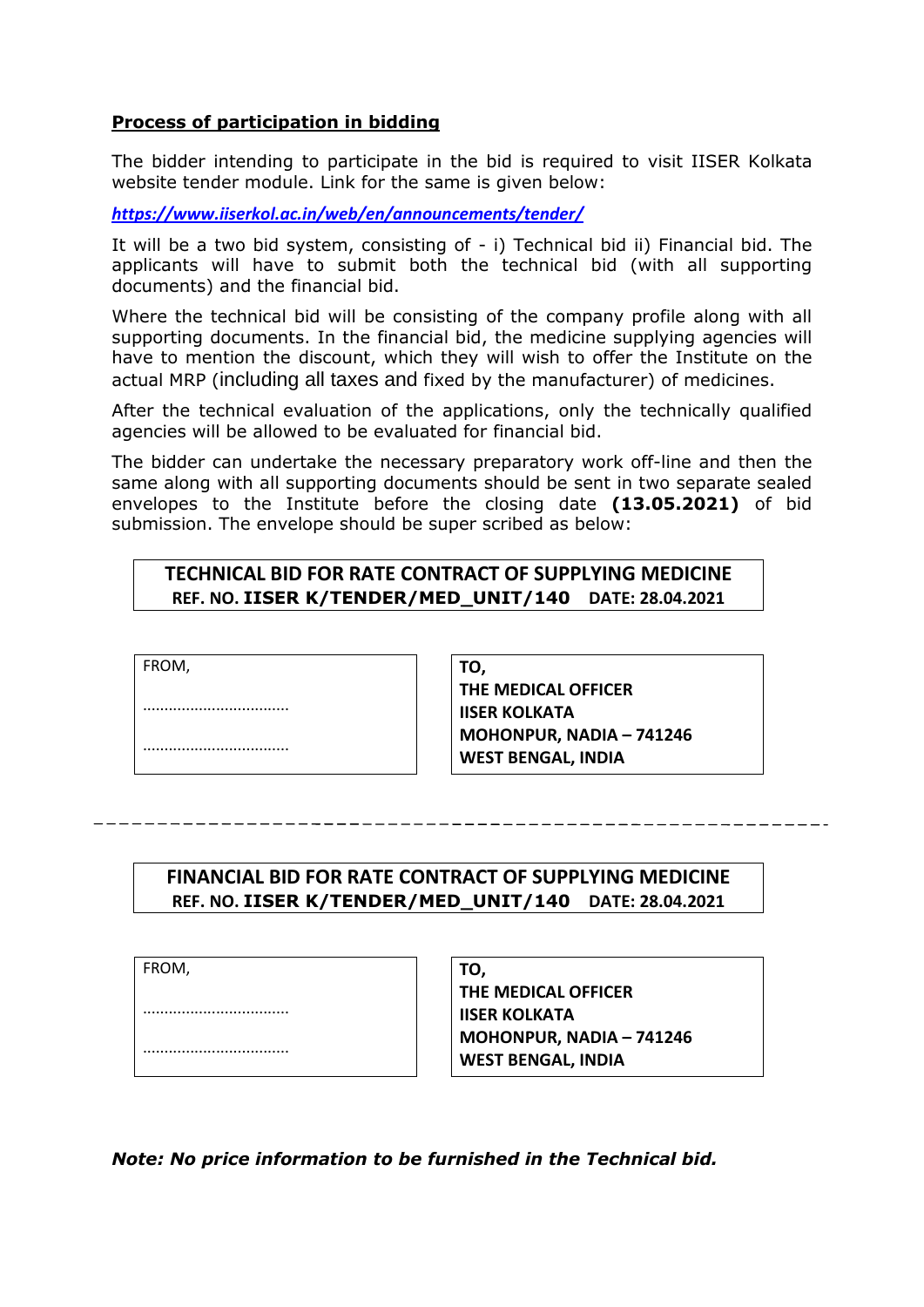# **List of Documents to be submitted along with Technical Bid**

- $\triangleright$  Copy of valid Trade license
- Copy of valid Pharmaceutical/Drug license
- $\triangleright$  Copy of the GST registration Certificate
- $\triangleright$  Copy of PAN
- $\triangleright$  Copy of IT returns for the financial years 2018-19, 2019-20, 2020-21(if submitted).

# **Opening of Technical and Financial Bid**

The date of technical bid and financial bid opening is published in advance.

The opening of the technical bid and the financial bid shall be done by the nominated Tender evaluation committee of the Institute.

The bidder shall be responsible for proper submission of all relevant documents. The Tender Inviting Authority shall not be held liable for errors or mistakes done while submitting the bid.

#### **Evaluation of Bid**

The evaluation of bids will be done by the nominated Tender Evaluation Committee of the Institute.

The Tender Evaluation Committee may also verify the veracity of claims in respect of the known performance of the item(s) offered, the experience and reputation of bidder in the field, the financial solvency etc.

The Financial Bids of those firms qualified in the detailed scrutiny and evaluation of the Technical bid conducted by the Technical Evaluation Committee/Tender Inviting Authority shall be opened in the second round.

Discount offered on MRP(including all taxes) of the product in the Financial Bid by the agency who will be awarded the contract, shall be fixed during the period of the contract and not subject to variation on any account.

There shall also be no hidden and extra costs for door step delivery at the Medical Unit of the Institute.

Bidders in no way can alter/modify the financial bid, if so he is liable for disqualification. No bidder shall be allowed at any time on any ground,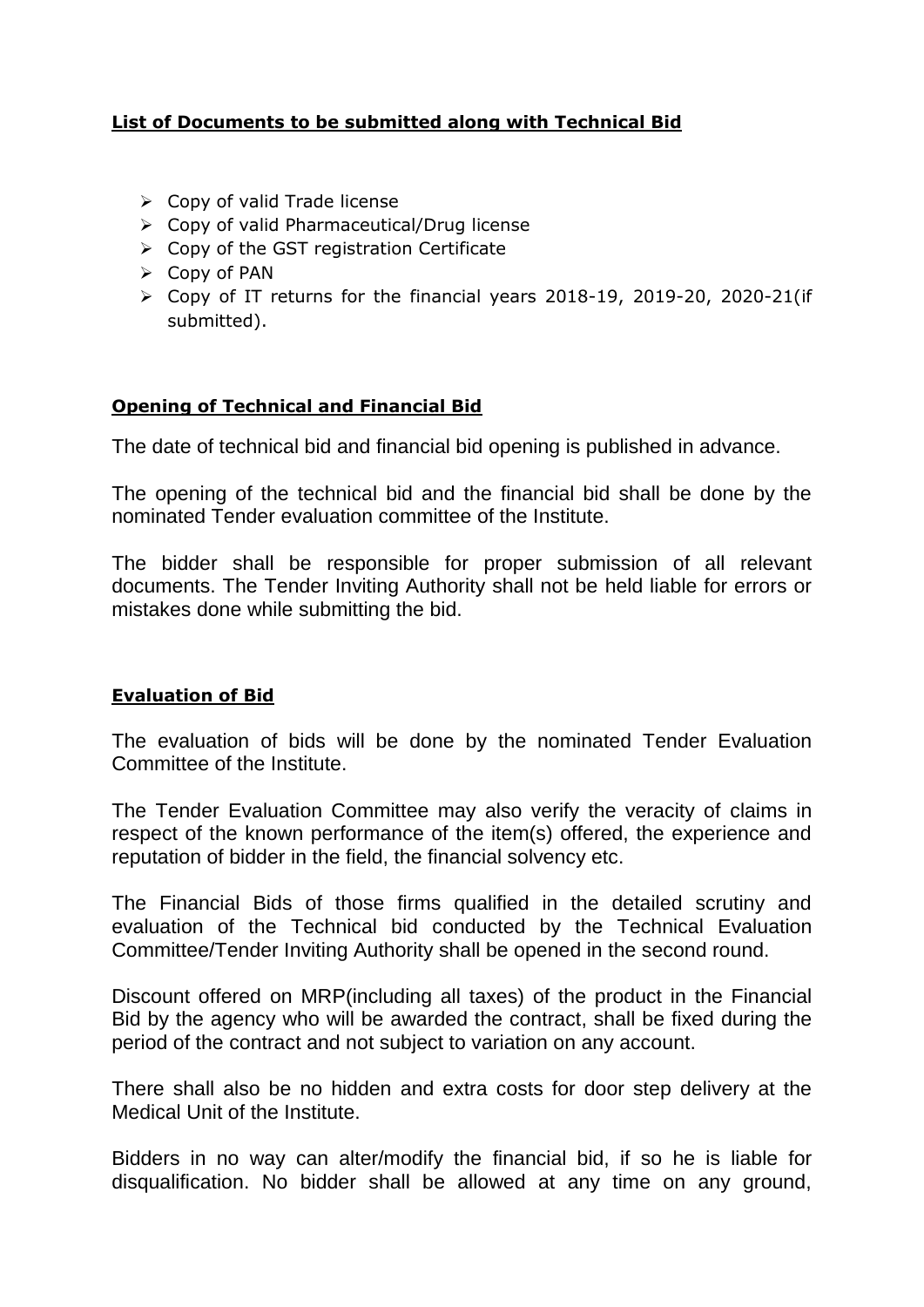whatsoever it may be, to claim revision or modification in the discount rates quoted by him except any change made by the Government.

# **Award of Contract**

The contract will be awarded to the highest evaluated responsive bidder qualifying to the final round/financial bid opening after scrutiny of the technical bid.

However, for empanelment of other technically qualified suppliers may be asked through negotiation to match with the H1 discount for supply of the item. Subsequently orders can be given to H2, H3, H4 suppliers at H1 rate in case of failure of the contract awarded supplier, the non supply portion of the order can go to the suppliers who are on the panel for supplying and in the event H2, H3, H4 suppliers also failing, the orders can be placed to any other suppliers willing to supply at H1 rate.

*Note: "H1" - is the highest discount offered in the financial bid. H2, H3, H4 etc. are following the decreasing order of discount offerings.*

### **Signing of Contract**

The successful bidder shall execute an agreement in a format which will be provided to the successful bidder along with the letter of intent for ensuring satisfactory supply and after sales support.

# **Payment**

No advance payments towards cost of items will be made to the bidder.

Payments will be made fortnight basis on receipt of proper invoice/bills.

Where there is a statutory requirement for tax deduction at source, such deduction towards income tax and other taxes as applicable will be made from the bills payable at rates as notified by the Government from time to time.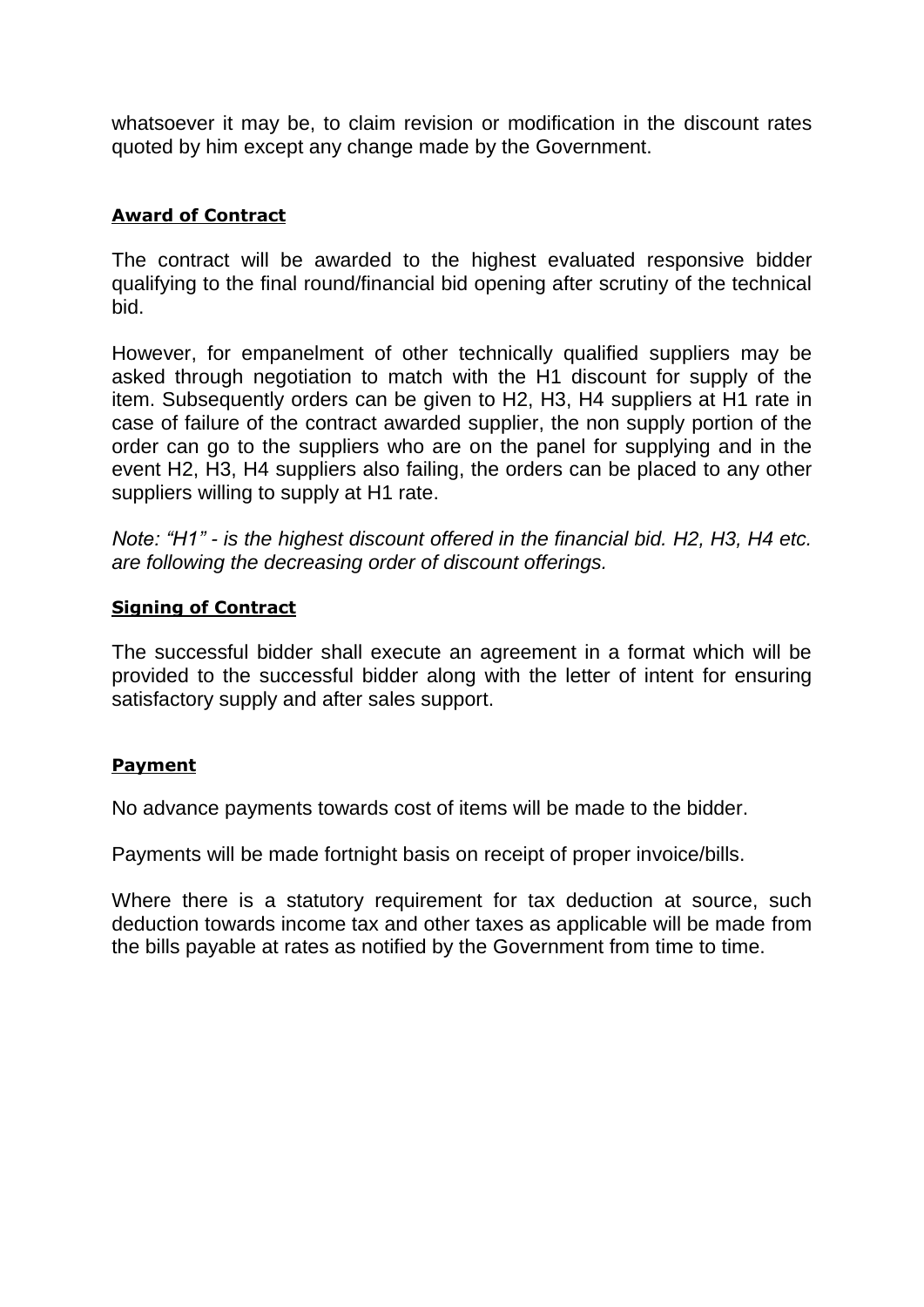# **Instructions to applicants**

- The term "Institute" in the whole document refers to IISER Kolkata.
- All tender documents can be downloaded free from the website https:// [www.iiserkol.ac.in](http://www.iiserkol.ac.in/)
- The Institute reserves the right to strengthen or relax any of the terms and condition as deemed fit by the Competent Authority of the Institute from time to time.
- The contract will be initially given for one year, which may be extend for further three more years based on satisfactory performance of the supplying agency.
- The Institute reserves the right to cancel the tender or nullifying the contract (if issued) at any point of time if found non satisfactory and in the benefit of the Institute without assigning any reason thereof to the agencies. No compensation will be given by the Institute in such cases.
- Tenderers who have been blacklisted/ debarred by tender inviting authority or by any other State Government or Central Government department/ Organization shall not be allowed to participate in the tender process during the period of blacklisting / debarment.
- The tenderer should read this document very carefully and comply with the instructions / terms / conditions therein. Any tender which does not confirm with the instruction / terms / conditions therein is liable to be rejected without any reference.
- No tender will be accepted after prescribed closing time for bid submission. The delay will not be condoned for any reason whatsoever including postal/transit delay. However, if the last date of submission of tender is declared as a holiday by the Government, the last date of submission of tenders will be extended to the next working day.

# **Pre-Bid Meeting**

A pre-bid meeting will be convened to clarify the doubts of the prospective bidders. The Tender Inviting Authority may or may not amend the terms and conditions as well as technical specifications of the bid document after the prebid meeting on the basis of feedback obtained during such meeting with a view to obtain maximum number of competitive bids.

Date of pre-bid meeting is mentioned in the "important dates" section.

Pre-bid meeting is called by the Tender Inviting Authority to explain briefly about the requirements as well as the terms and conditions of the bid document and to get the views of the prospective bidders, or any clarifications sought by the